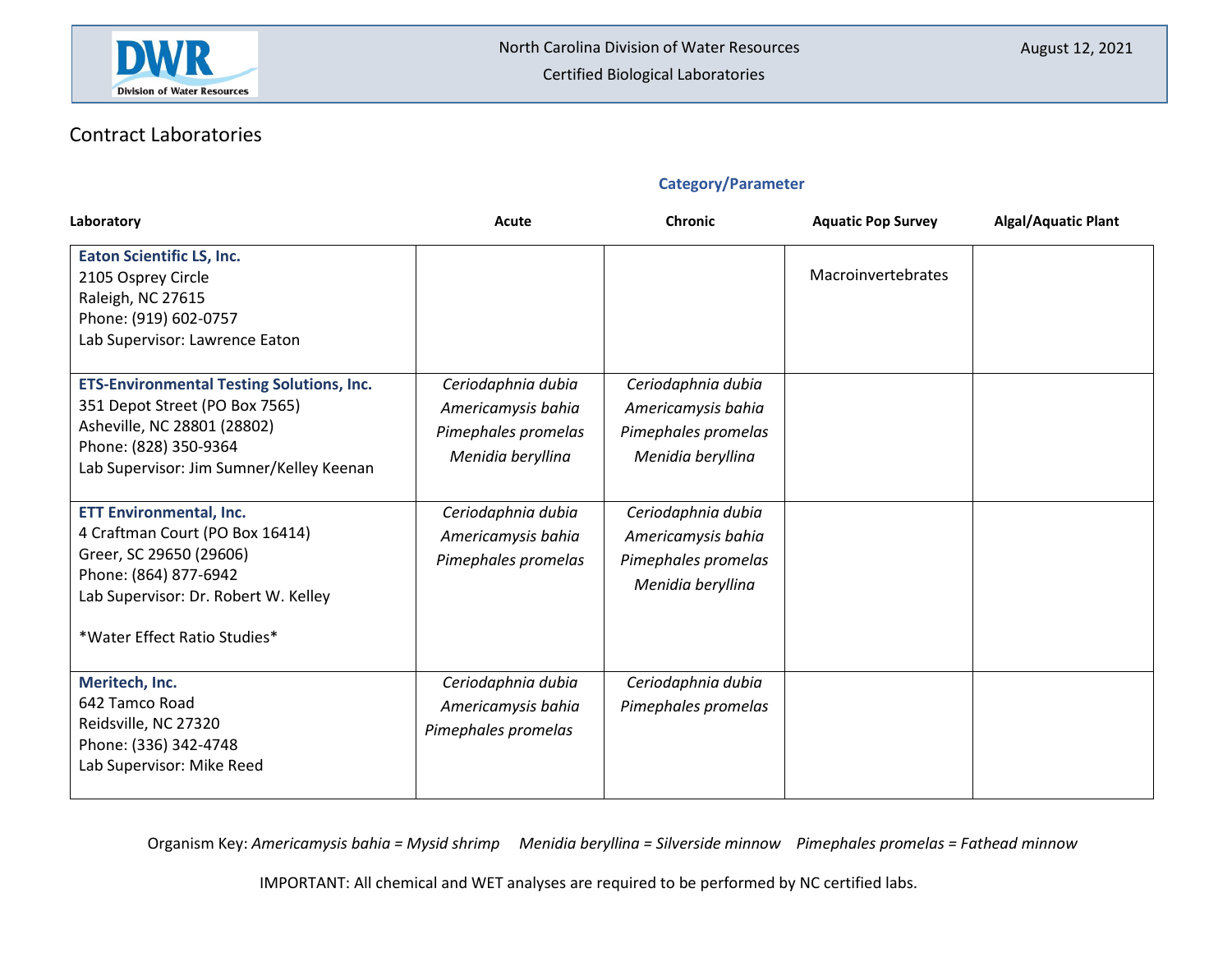

### Contract Laboratories

### **Category/Parameter**

| Laboratory                                                                                                                                                                                              | Acute                                     | <b>Chronic</b>                            | <b>Aquatic Pop Survey</b>                 | <b>Algal/Aquatic Plant</b> |
|---------------------------------------------------------------------------------------------------------------------------------------------------------------------------------------------------------|-------------------------------------------|-------------------------------------------|-------------------------------------------|----------------------------|
| <b>Michael Baker International</b><br>797 Haywood Proctor Road, Suite 201<br>Asheville, NC 28806<br>Phone: (828) 380-0118<br>Lab Supervisor: Jason York                                                 |                                           |                                           | Macroinvertebrates                        |                            |
| Normandeau Associates, Inc.<br>25 Nashua Road<br>Bedford, NH 03110<br>Phone: (603) 637-1162<br>Lab Supervisor: Hannah Proctor                                                                           |                                           |                                           | Fish<br>Macroinvertebrates<br>Macrophytes | Algae                      |
| Pace Analytical National Center for Testing &<br><b>Innovation</b><br>12065 Lebanon Road<br>Mt. Juliet, TN 37122<br>Phone: (615) 773-9737<br>Lab Supervisor: Brandon Etheridge (contact<br>Penny Pryor) | Ceriodaphnia dubia<br>Pimephales promelas | Ceriodaphnia dubia<br>Pimephales promelas |                                           |                            |
| <b>Pennington &amp; Associates, Inc. (PAI)</b><br>161 McGee Lane (PO Box 2887)<br>Cookeville, TN 38501 (38502)<br>Phone: (931) 268-6035<br>Lab Supervisor: Wendell L. Pennington                        |                                           |                                           | Fish<br>Macroinvertebrates                | Algae                      |

Organism Key: *Americamysis bahia = Mysid shrimp Menidia beryllina = Silverside minnow Pimephales promelas = Fathead minnow*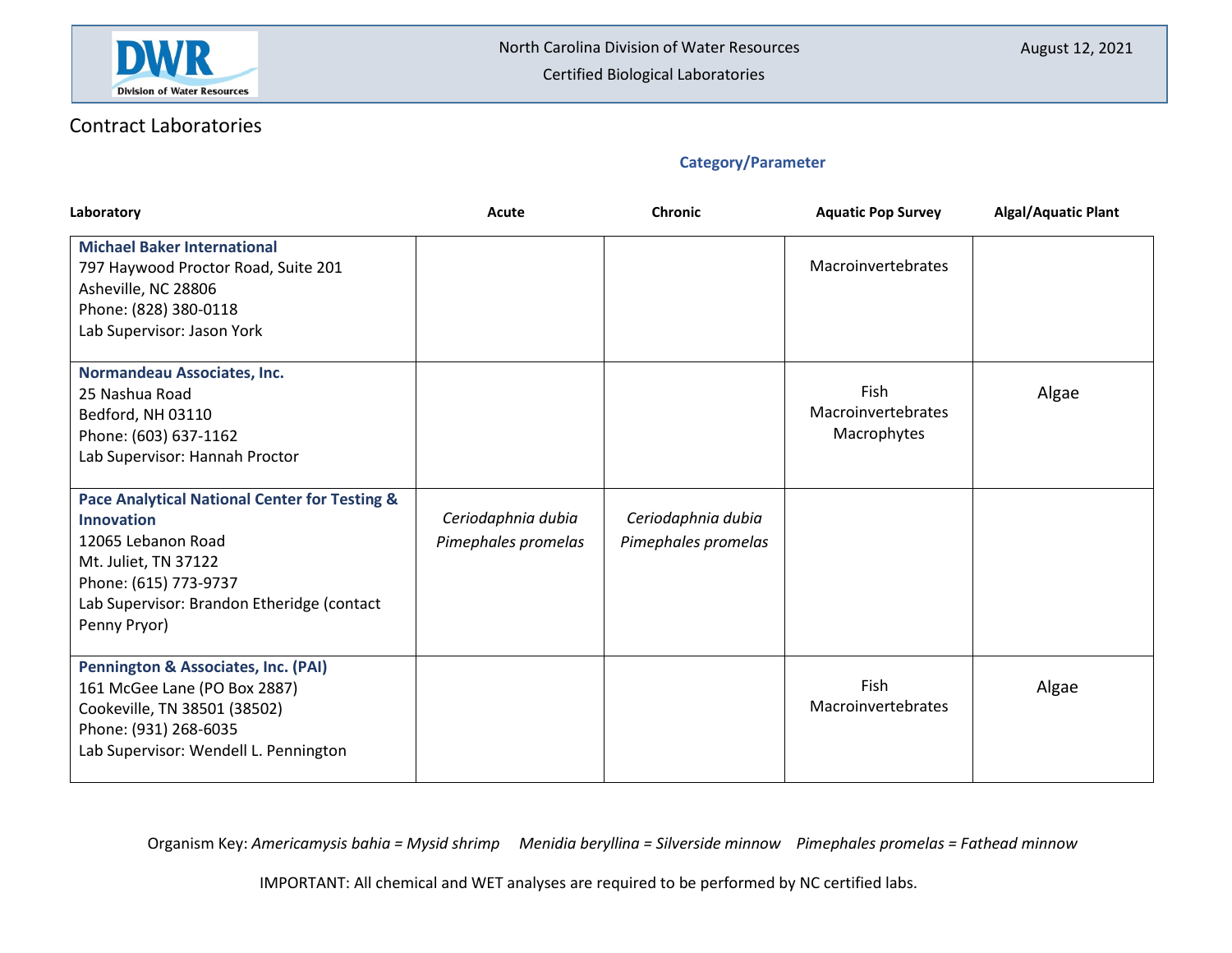

# Contract Laboratories

### **Category/Parameter**

| Laboratory                                                                                                                                                            | Acute                                     | <b>Chronic</b>                            | <b>Aquatic Pop Survey</b> | <b>Algal/Aquatic Plant</b> |
|-----------------------------------------------------------------------------------------------------------------------------------------------------------------------|-------------------------------------------|-------------------------------------------|---------------------------|----------------------------|
| <b>Ramboll Americas Engineering Solutions, Inc.</b><br>201 Summit View Drive, Suite 300<br>Brentwood, TN 37027<br>Phone: (615) 277-7517<br>Lab Supervisor: Liza Heise | Ceriodaphnia dubia<br>Pimephales promelas | Ceriodaphnia dubia<br>Pimephales promelas |                           |                            |

Organism Key: *Americamysis bahia = Mysid shrimp Menidia beryllina = Silverside minnow Pimephales promelas = Fathead minnow*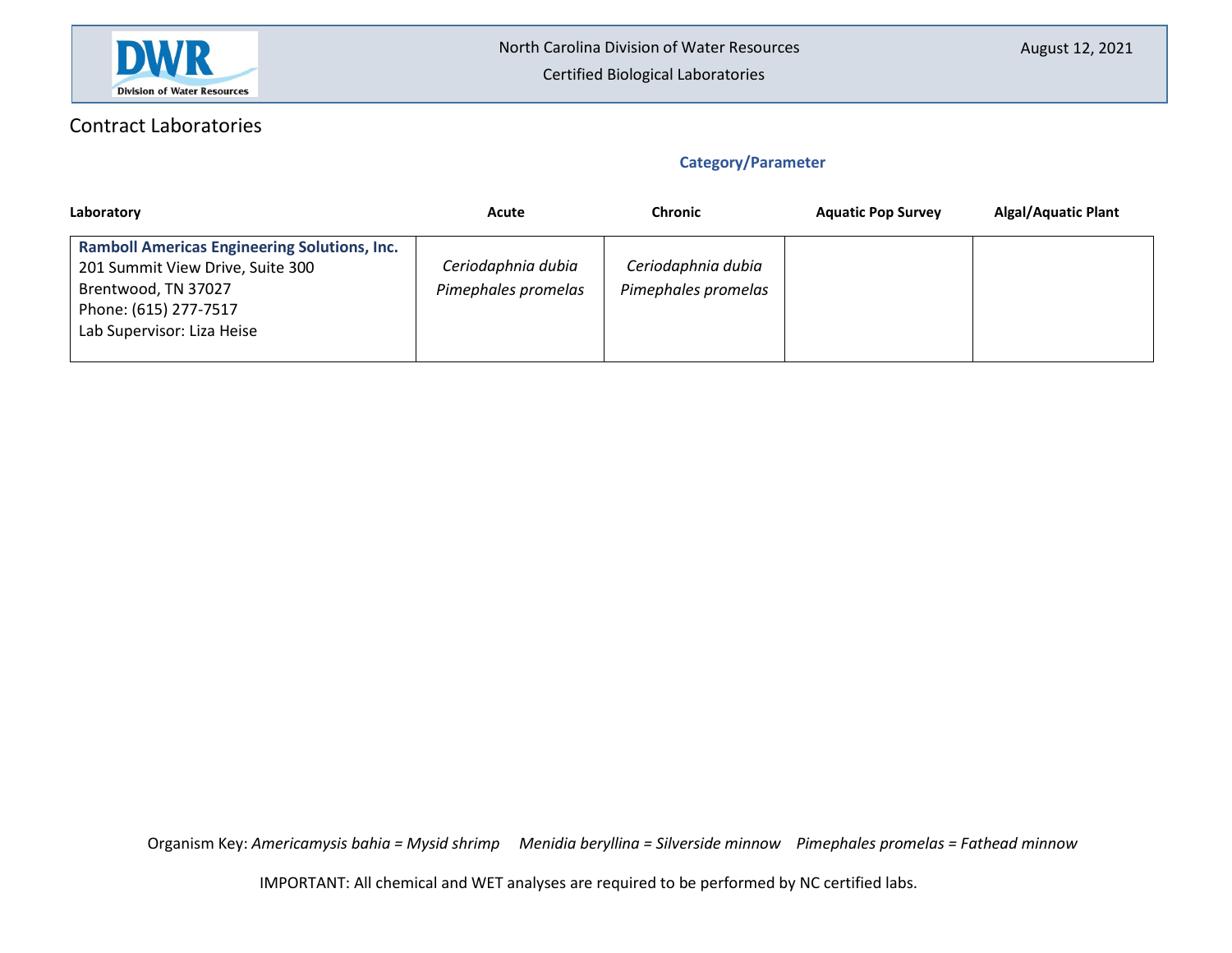

## Municipal/Public Utility Laboratories

### **Category/Parameter**

| Laboratory                                                                                                                                                                                                         | Acute | <b>Chronic</b>     | <b>Aquatic Pop Survey</b>  | <b>Algal/Aquatic Plant</b> |
|--------------------------------------------------------------------------------------------------------------------------------------------------------------------------------------------------------------------|-------|--------------------|----------------------------|----------------------------|
| <b>Duke Energy Carolinas, LLC, Environmental</b><br><b>Sciences Biological Laboratory</b><br>13339 Hage Ferry Road<br>Huntersville, NC 28078<br>Phone: (980) 875-5526<br>Lab Supervisor: Scott Fletcher            |       |                    | Fish<br>Macroinvertebrates | <b>Aquatic Macrophytes</b> |
| <b>Duke Energy Progress</b><br>3932 New Hill Holleman Rd<br>New Hill, NC 27562<br>Phone: (919) 302-7749<br>Lab Supervisor: Jason Brown                                                                             |       |                    | Fish<br>Macroinvertebrates | <b>Aquatic Macrophytes</b> |
| <b>High Point Water Quality Laboratory -</b><br><b>Central Lab</b><br>121 N. Pendleton Street (PO Box 230)<br>High Point, NC 27260 (27261)<br>Phone: (336) 883-3410<br>Lab Supervisor: Elaine Sellars/Bill Frazier |       | Ceriodaphnia dubia |                            |                            |
| <b>Mecklenburg County Water Quality</b><br>Program<br>2145 Suttle Avenue<br>Charlotte, NC 28208<br>Phone: (980) 721-3573<br>Lab Supervisor: Anthony J. Roux                                                        |       |                    | Fish<br>Macroinvertebrates | Algae                      |

Organism Key: *Americamysis bahia = Mysid shrimp Menidia beryllina = Silverside minnow Pimephales promelas = Fathead minnow*